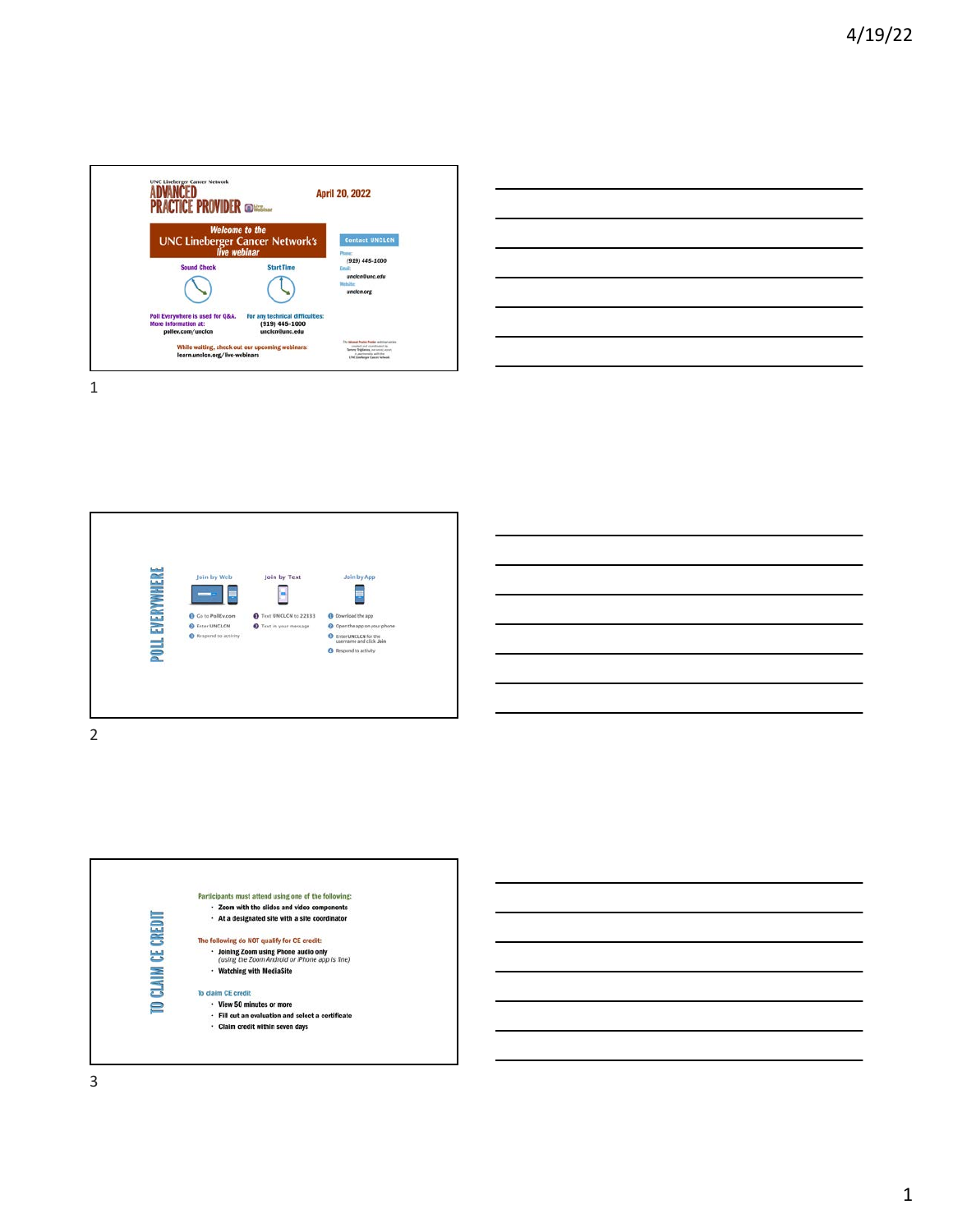

| <b>这个人的人都是一个人的人,我们也不能在这个人的人,我们也不能在这个人的人,我们也不能在这个人的人,我们也不能在这个人的人,我们也不能在这个人的人,</b>                                                                                                                                              |  |  |
|-------------------------------------------------------------------------------------------------------------------------------------------------------------------------------------------------------------------------------|--|--|
| <u> 1989 - Johann Barn, mars ann an t-Amhain ann an t-Amhain ann an t-Amhain ann an t-Amhain an t-Amhain ann an t-</u>                                                                                                        |  |  |
| <u> 1989 - Johann Stoff, amerikansk politiker (d. 1989)</u>                                                                                                                                                                   |  |  |
| <u> 1989 - Johann Stoff, amerikansk politiker (d. 1989)</u>                                                                                                                                                                   |  |  |
| <u> 1989 - Johann Barn, mars ann an t-Amhain ann an t-Amhain ann an t-Amhain ann an t-Amhain an t-Amhain ann an t-</u>                                                                                                        |  |  |
| <u> 1989 - Johann Stoff, amerikansk politiker (d. 1989)</u>                                                                                                                                                                   |  |  |
| the control of the control of the control of the control of the control of the control of the control of the control of the control of the control of the control of the control of the control of the control of the control |  |  |

 $\overline{a}$ 

L,

 $\overline{\phantom{0}}$ 

-

 $\overline{a}$ 

 $\overline{a}$ 

4





She then went on to<br>her MSN as a FNP 3 wiui in<br>sity to **DUR PRESENTER** university and System and Systems and Systems working and Systems in oncology. She has over 11 or progressive leadership experience including was the Director of APNN (PA for the Bussel Cancel Protection of the Cheveland C .<br>Helen Tackitt, NF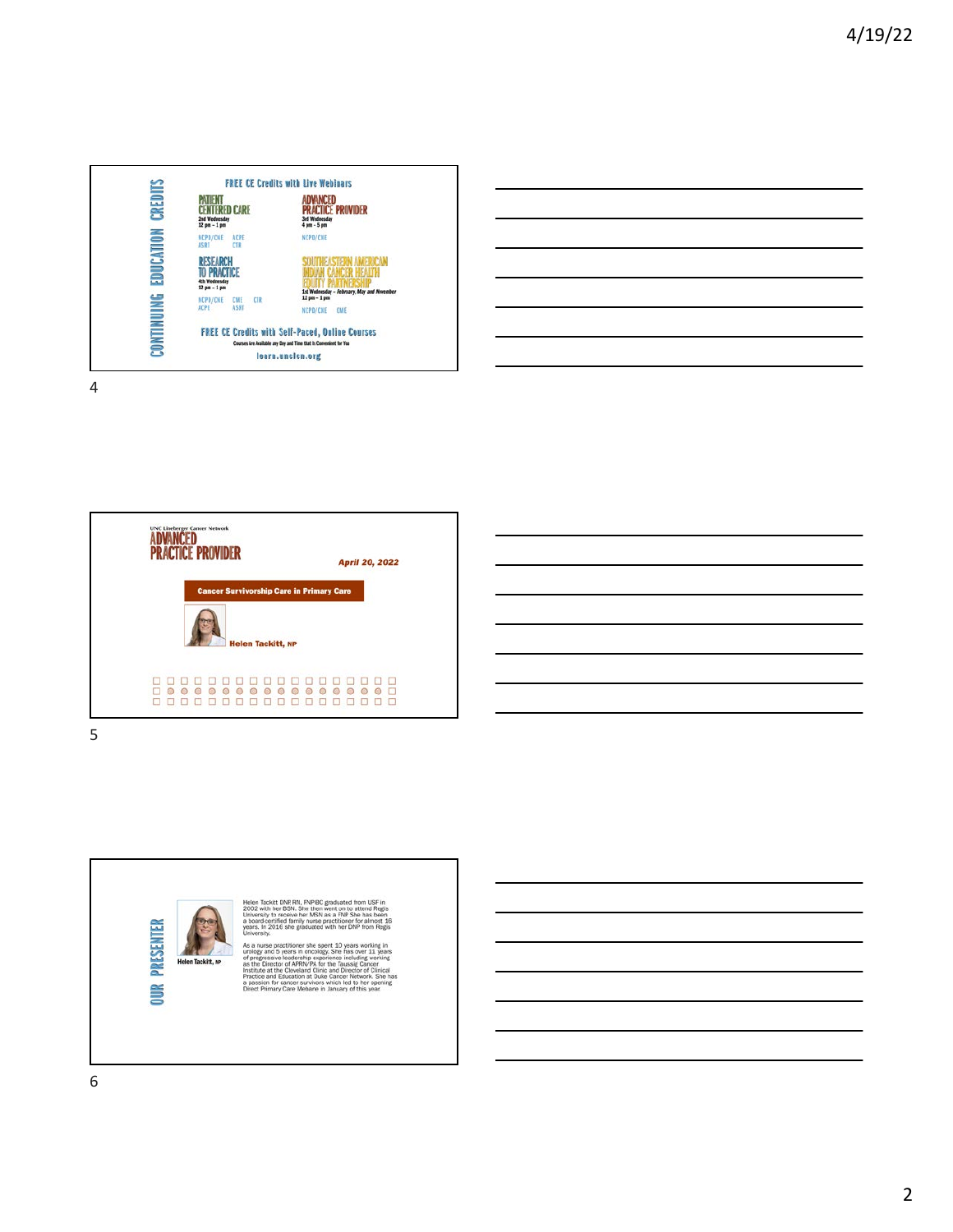







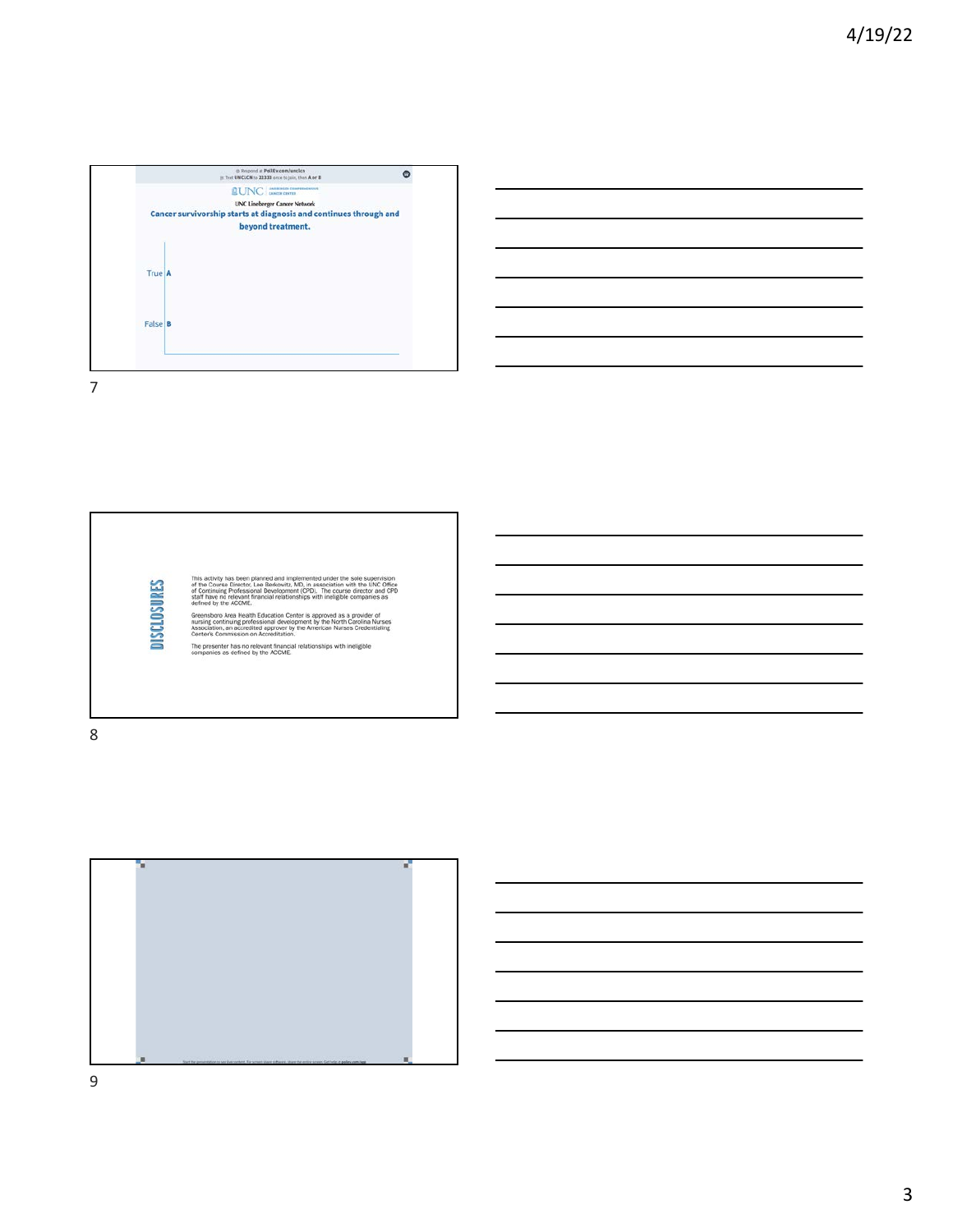Role of the Primary Care Provider in Cancer Survivorship

10

### What is Cancer Survivorship?

A person becomes a cancer survivor at the time of their cancer diagnosis.



11

### Cancer Survivors

There are over 17 million cancer survivors in the United States. By 2040 the number is estimated to be 26.1 million. The number of cancer survivors is expected to increase due to:

Chan, R. & Nekhlyudov, L. (September 2021). *Overview of cancer survivorship care for primary care and oncology providers.* Up to Date.

- o Improvements in cancer screening
- $\,$  Increases in life expectancy following treatment
- o The aging of the population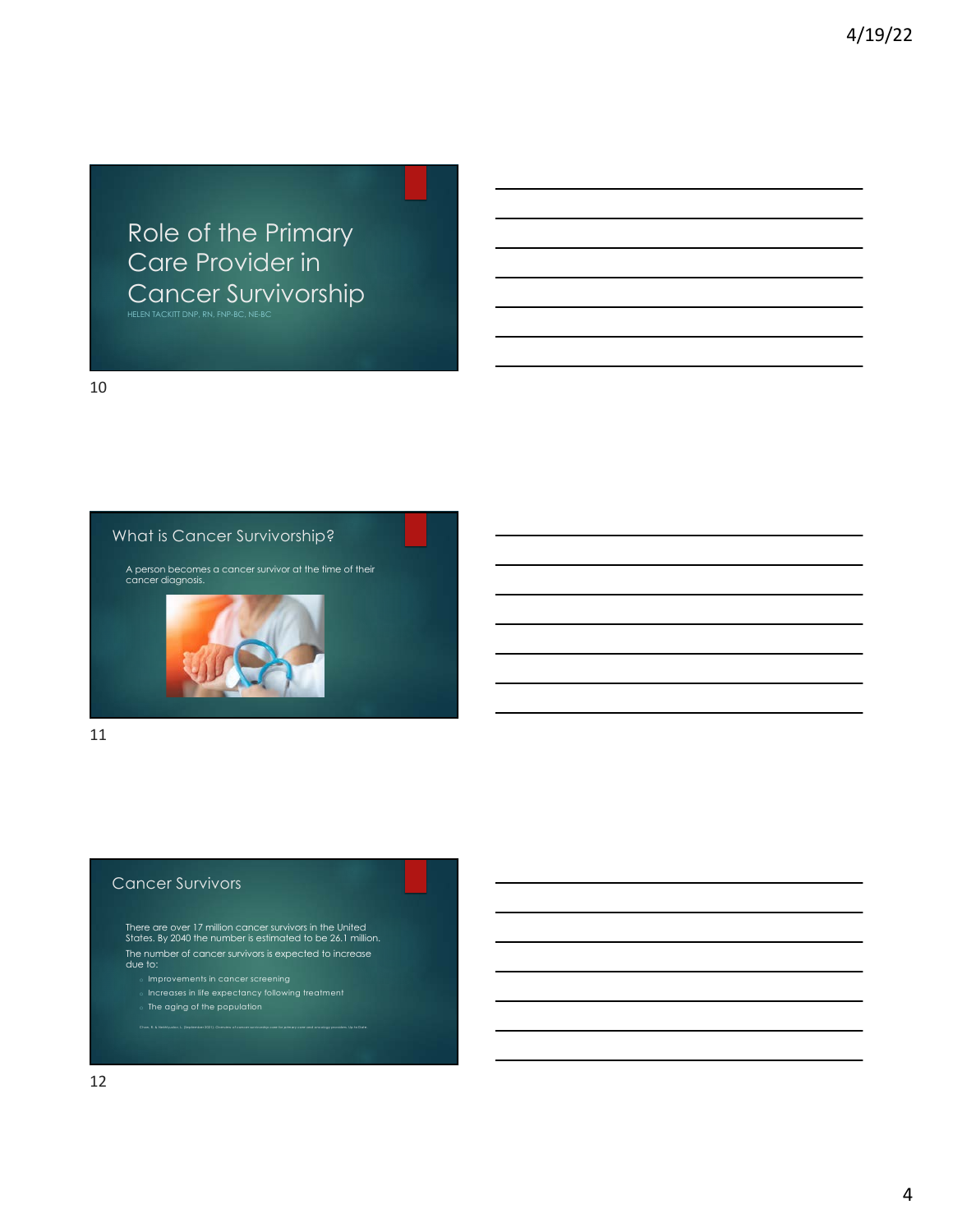# Cancer Survivorship

There are 3 phases of cancer survivorship

- 
- 
- 

13

### Phases of Cancer Survivorship

**Acute phase:** Main concerns are pain, fatigue and<br>emotional distress. On active treatment and lots of support<br>from treatment team.

**Extended phase:** Treatment is over, but patients face<br>physical, psychological and social readjustments. Usually<br>still being seen by oncologist.

**Permanent phase:** Patients should have transitioned to<br>Primary Care Provider (PCP). Main struggles are<br>employment, health insurance, fear of secondary cancers<br>and late effects.

14

# Gaps in Primary Care Providers Knowledge

The American Society of Clinical Oncologists (ASCO) reported on a survey from 2019 of 117 PCPs in practices affiliated with a large academic medical center with 4 main areas of focus.

ASCO (2019) Study finds primary care providers are engaged in cancer survivorship care but report barriers to optimal care delivery

- o Sense of preparedness to deliver such care
- $\,$  Barriers to care of cancer survivors
- o Preferences for shared care and communication between PCPs and oncologists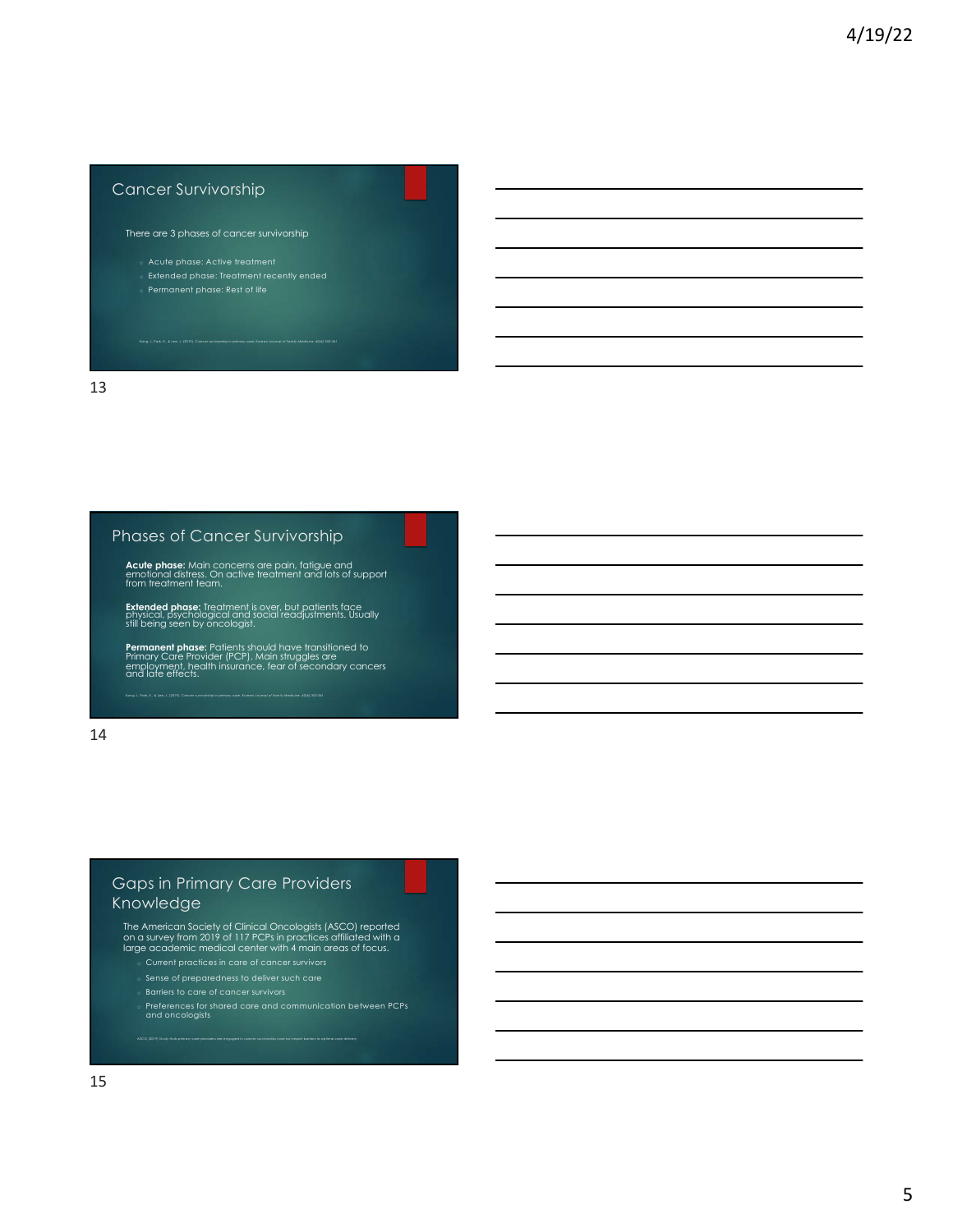# Gaps in Primary Care Providers Knowledge

- The results of the ASCO survey showed:
	- o "Primary care physicians are often involved in cancer survivorship, and many do not feel adequately prepared for key components of it."
	- o 84% assume responsibility of complications from cancer therapy but only 10% felt prepared to manage complications

.<br>As on timel care deliver

16

# Gaps in Primary Care Providers **Knowledge**

The results of the ASCO survey showed:

- o 65% felt unprepared to screen for late complications
- o 36% felt unprepared to screen for recurrence

ASCO (2019) Study finds primary care providers are engaged in cancer survivorship care but report barriers to optimal care delivery

o 94% assume responsibility for managing/making referrals for psychological therapy but only 25% felt prepared to take on this responsibility

17

## Gaps in Primary Care Providers Knowledge

Crabtree et al. (2020). Cancer survivorship care roles for primary care physicians. *Annals of Family Medicine* 

Crabtree et al. (2020) interviewed 38 clinicians in 14 primary care practices with national reputations as "workforce innovators."

The interviews found:

- 
- o PCPs described an "uneasy relationship" with oncologists
- o PCPs have a lack of knowledge about cancer survivorship care o None of the PCPs interviewed had knowledge of cancer survivorship guidelines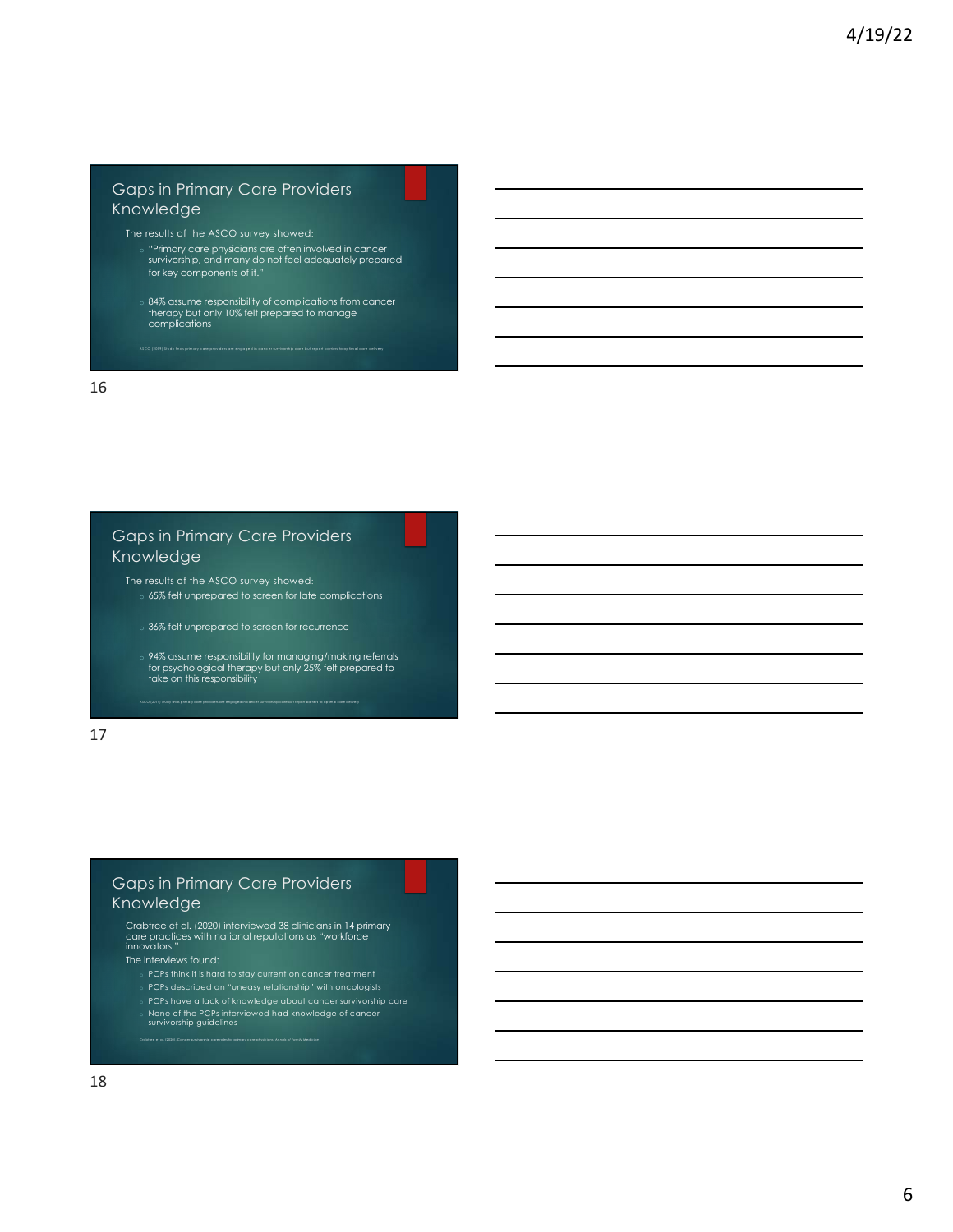# Oncology Care is Complicated

Oncology care is an ever-evolving field, with new treatments and complex therapies as well as evolving genetic implications.

PCPs can't always keep up with these brand-new cutting- edge specialty treatments.

It can be difficult for many providers to identify the side effects and reactions patients experience from chemotherapy or radiation treatments.

15-minute appointment slots limit what a PCP can manage.

19

# Cancer Treatment is Complicated

Cancer survivorship care requires knowledge of the toxicities, risks and long-term effects of:

o Chemotherapy



 $\sqrt{a}$  Radiation

Surgery



20

## Cancer Treatment is Complicated

One physician said,

"Cancer treatment kind of happens like in a black box…I feel a little intimidated by it, to be honest with you… I don't feel like I know enough about the long-term side effects of the chemo toxic agents."

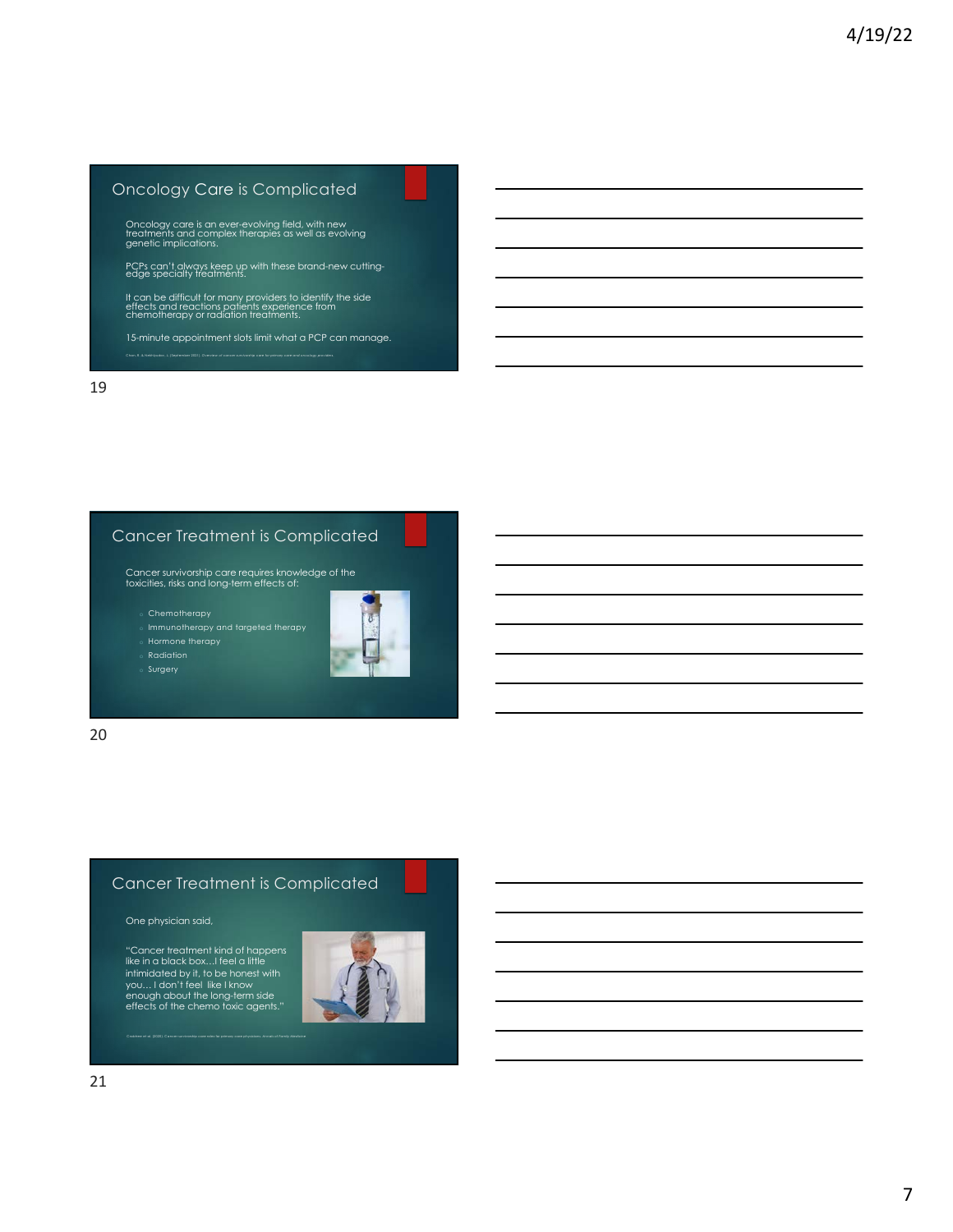





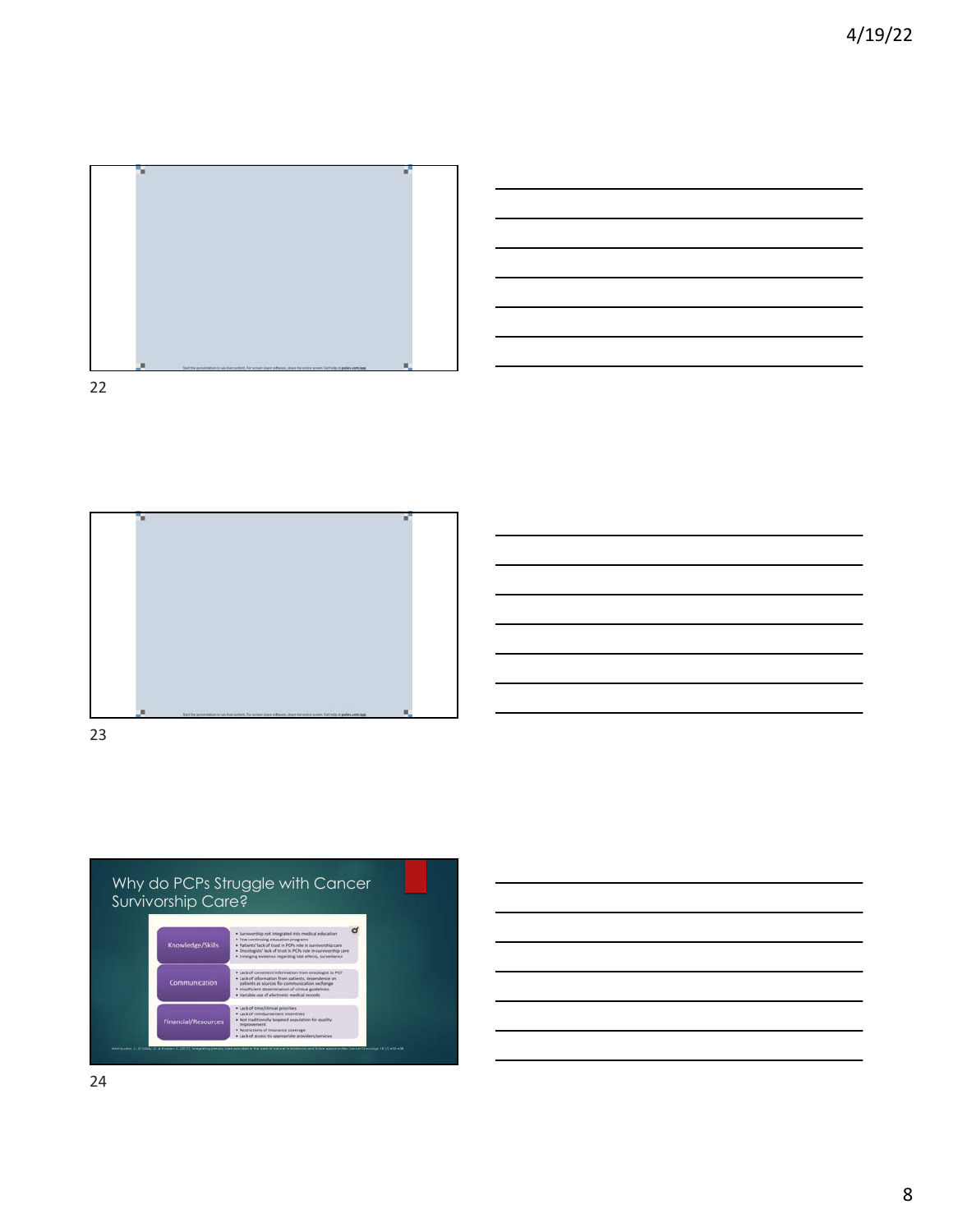## What are New PCPs Taught About Cancer Survivorship?

Harvard's board review for internal medicine 2021:

- o One hour review (30 minutes on guidelines, 30 minutes on psychosocial considerations.
- 
- Basic follow-up labs and imaging for screening recurrence
- o Brief mention of most common side effects from radiation, chemotherapy and surgery. Not specific to cancer type

25

| Survivorship Care Competencies |                                                                                  |  |
|--------------------------------|----------------------------------------------------------------------------------|--|
| Table 1                        |                                                                                  |  |
|                                | Core Comptencies for Cancer Survivorship - American Society of Clinical Oncolagy |  |
| <b>Topic</b>                   | Care Competencies                                                                |  |

| -----------         | . Demonstrate how to obtain a cancer and cancer treatment history and how<br>to interpret the health implications of this history.                                                                                                                             |
|---------------------|----------------------------------------------------------------------------------------------------------------------------------------------------------------------------------------------------------------------------------------------------------------|
|                     | . Differentiate between common uses of the terms "personal cure."<br>"disease-free survival." "assembl survival." "survivorship," and "cancer<br>survivor" and how they affect clinical approaches and polarymaking.                                           |
|                     | · Identify incidence and prevalence of cancer mevivorship overall, and<br>differences by age and pender.                                                                                                                                                       |
| <b>Surveillance</b> | . Understand the risk of new pramary cancers, local or metastatic<br>recurrences and temporal pattern of recurrences of specific primary<br>e autologie,                                                                                                       |
|                     | . Be aveare of available surveillance methods (e.g. hustory and physical<br>examination, imaging studies, blood work including tumor makers), and if<br>applicable, their sensitivity and specificity in detecting recurrences and<br>their cost-offectiveness |
|                     | The familiar with data on the impact of surveillance and early detection of<br>Inviving Bayers an announced                                                                                                                                                    |
|                     | . Becomplies treatment customs and their effectiveness in the event of a new<br>primary cancer, local or metastatic recurrences                                                                                                                                |

Shapiro, C.L., et al., *ReCAP: ASCO Core Curriculum for Cancer Survivorship Education.* Journal of Oncology Practice, 2016: p. JOPR009449.

26

### What is the Solution?

ASCO recognized the importance to provide survivorship care and in 2004 established a Survivorship Task Force.

As detailed in the Institute of Medicine (IOM)'s 2005 landmark<br>report. "From Cancer Patient to Cancer Survivor: Lost in Transition, "<br>cancer survivors have unique health care needs for their well-being.

IOM described survivorship care as a specific approach to monitoring and managing near, long term, and late effects of cancer treatment and promoting health.

The IOM also identified the necessity of a cancer treatment<br>summary and follow-up care plan, or survivorship care plan (SCP). The Asco Post, (June 24, 2019). *Study finds primary care providers are engaged in cancer survivorship care but report barriers to optimal care delivery*. HSP News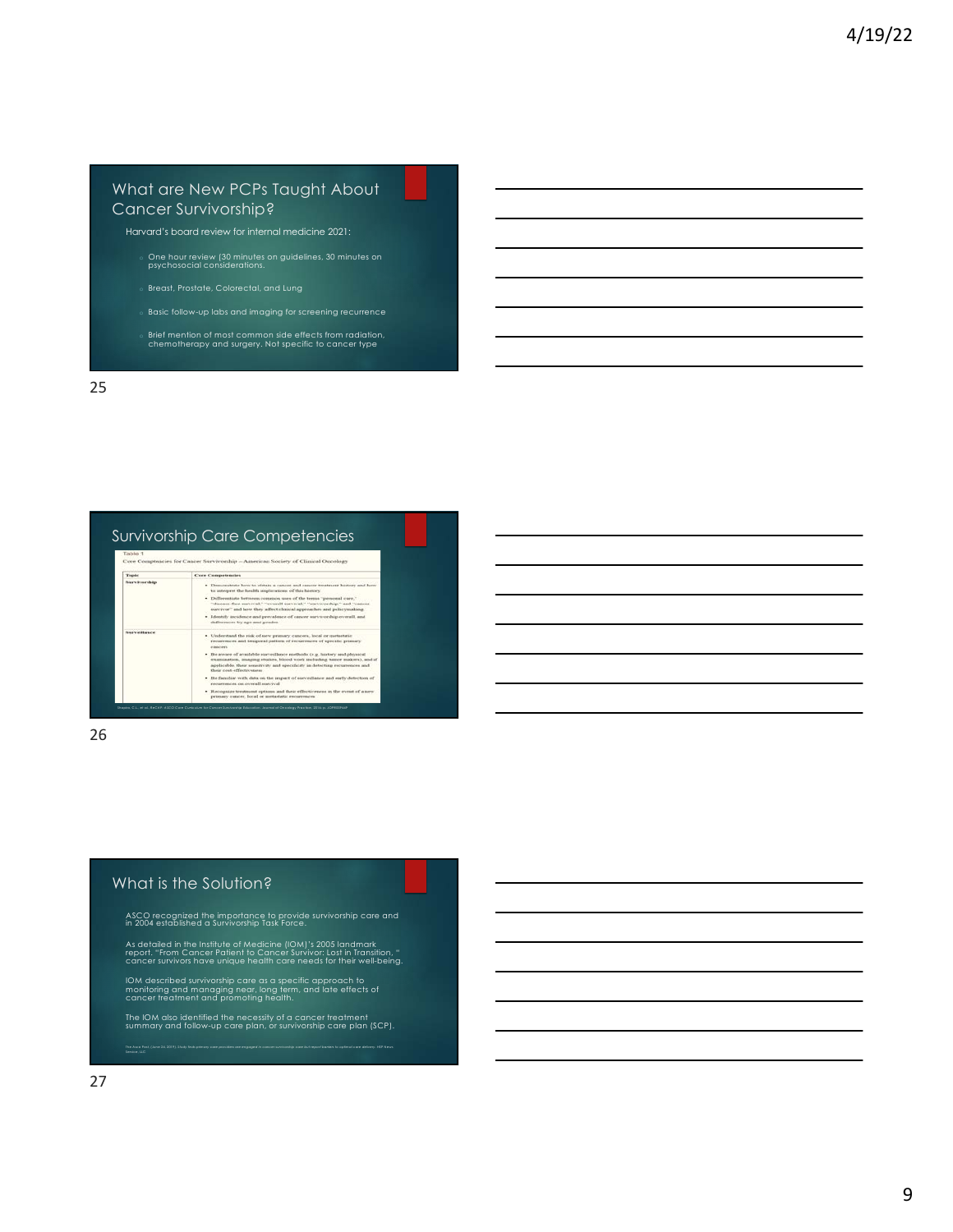### What is the Solution?

- The IOM identified four main parts of survivorship care:
	- Preventing recurrent and new cancers, as well as late effects of treatment
	-
	- o Intervening to manage the consequences of cancer and its treatment
	-

28

### What is the Solution?

In 2011 ASCO developed a committee on survivorship care:

- $\, \circ \,$  Defined statements around survivorship care
- o Developed templates for SCPs
- $\,\circ\,$  Developed guidelines around survivorship care
- 
- o Developed a survivorship compendium to promote resources and tools for building and implementing a survivorship program Baes, A., Adamsn, P., Fashal, L., & Brains, E. (2020). Sunivantip Care Plans and the Commission on Concer Standards: The increasing need for better shategies to<br>Improve the autoame for sunivars of cancer. JCO Oncology Prac

29

## Survivorship Care Plan

A patient specific record that summarizes and communicates<br>what happened during active caner treatment,<br>recommendations for follow-up care, surveillance testing,<br>referrals for support services, information on short term an

ASCO requires at a minimum the SCP must include ASCO's recommended elements describing the treatment summary and a follow-up care plan.

Chan, R. & Nekhlyudov, L. (September 2021). *Overview of cancer survivorship care for primary care and oncology providers.* Up to Date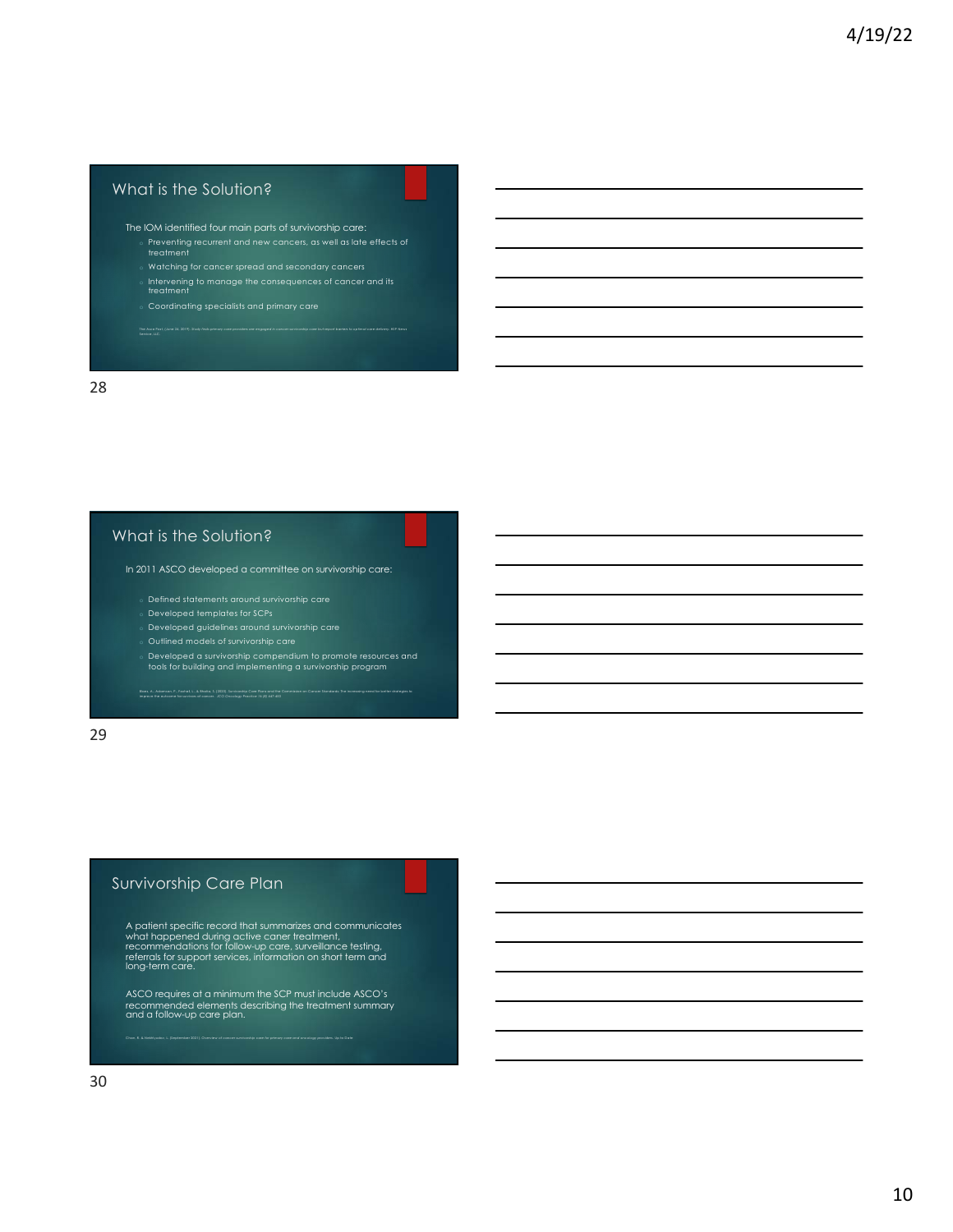## Survivorship Care Plan

In 2016 CoC created standard 3.3:

- o This standard required that all patients receive a SCP if they received curative intent for cancer treatment.
- Programs could lose accreditation if this requirement was not met.
- o All programs were supposed to gradually meet a goal of 100% SCP delivery.
- o Organizations started focusing on providing the care plan instead of delivering the information to the patient and PCP. Sbes, A., Adamson, P., Foshal, L., & Bhallo, S. (2020). Survivantip Care Plans and the Commission on Cancer Standards: The increasing need for better strategies to<br>Improve the outcome for survivars of cancer. JCO Oncoloav

31

# Survivorship Care Plan

Over-time, several barriers in implementing the SCP emerged It became clear that the current implementation of the SCP may not be achieving their intended goals.

Blaes, A., Adamson, P., Foxhall, L., & Bhatia, S. (2020). Survivorship Care Plans and the Commission on Cancer Standards: The increasing need for better strategies to

32

# Survivorship Care Plan

improve the outcome for survivors of cancer. *JCO Oncology Practice 16 (8)* 447-450

98% of PCPs stated they wanted a SCP with follow-up care recommendations from the patient's oncologist.

Only 11% received one

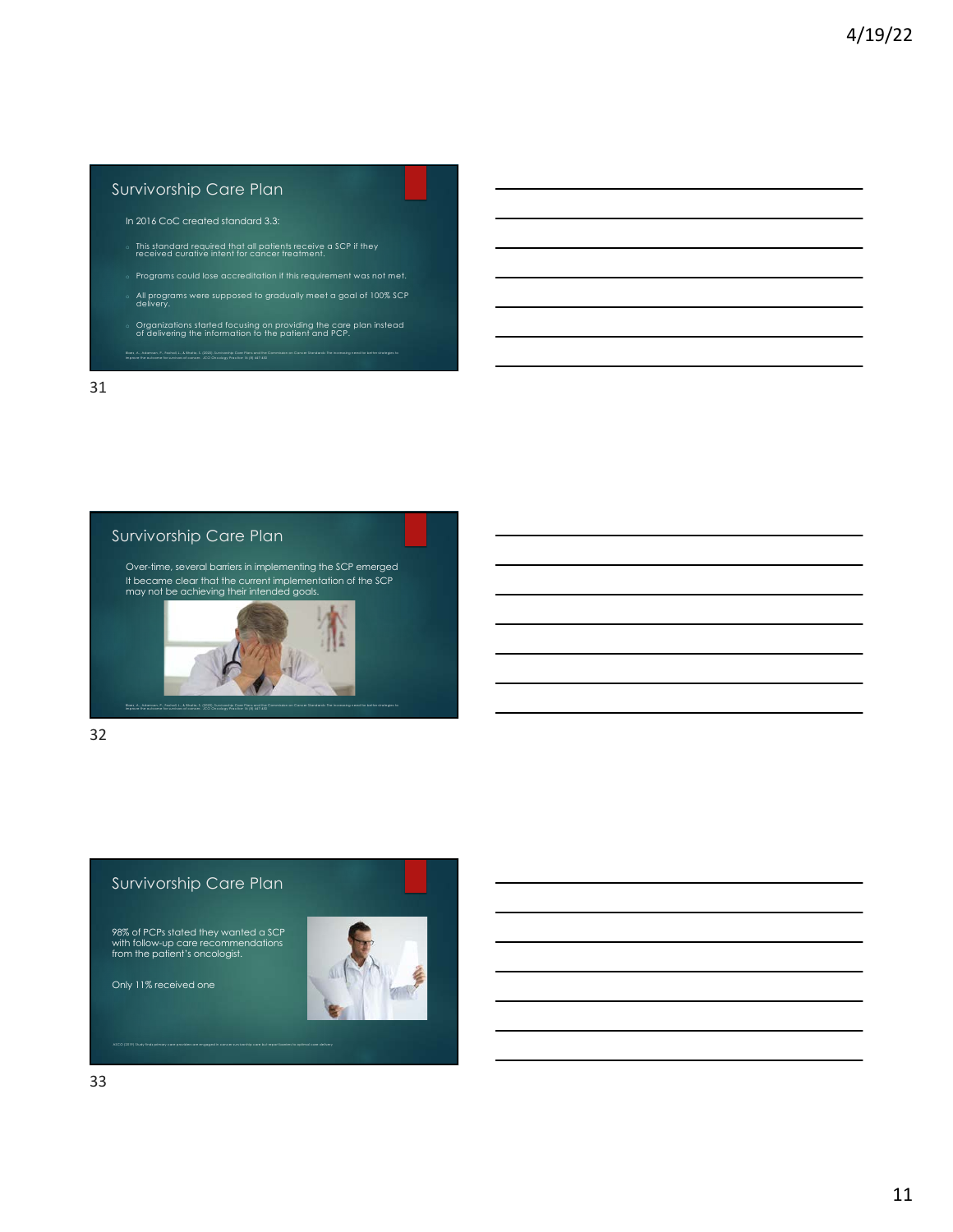# Survivorship Care Plan

In 2019 CoC changed standard 3.3 to standard 4.8.

Standard 4.8 no longer requires a SCP to meet accreditation. Standard 4.8 can be met by:

- 
- o Document a minimum of 3 services offered to cancer survivors which can include the SCP, seminars, referrals for nutritional, psychological and rehabilitation services

34

# Survivorship Care Plan



Without the survivorship care plan PCPs are left guessing what to do with cancer survivors.

PCPs usually only have 15 minutes with their patients, which is not enough time to research the patient's treatment.

35



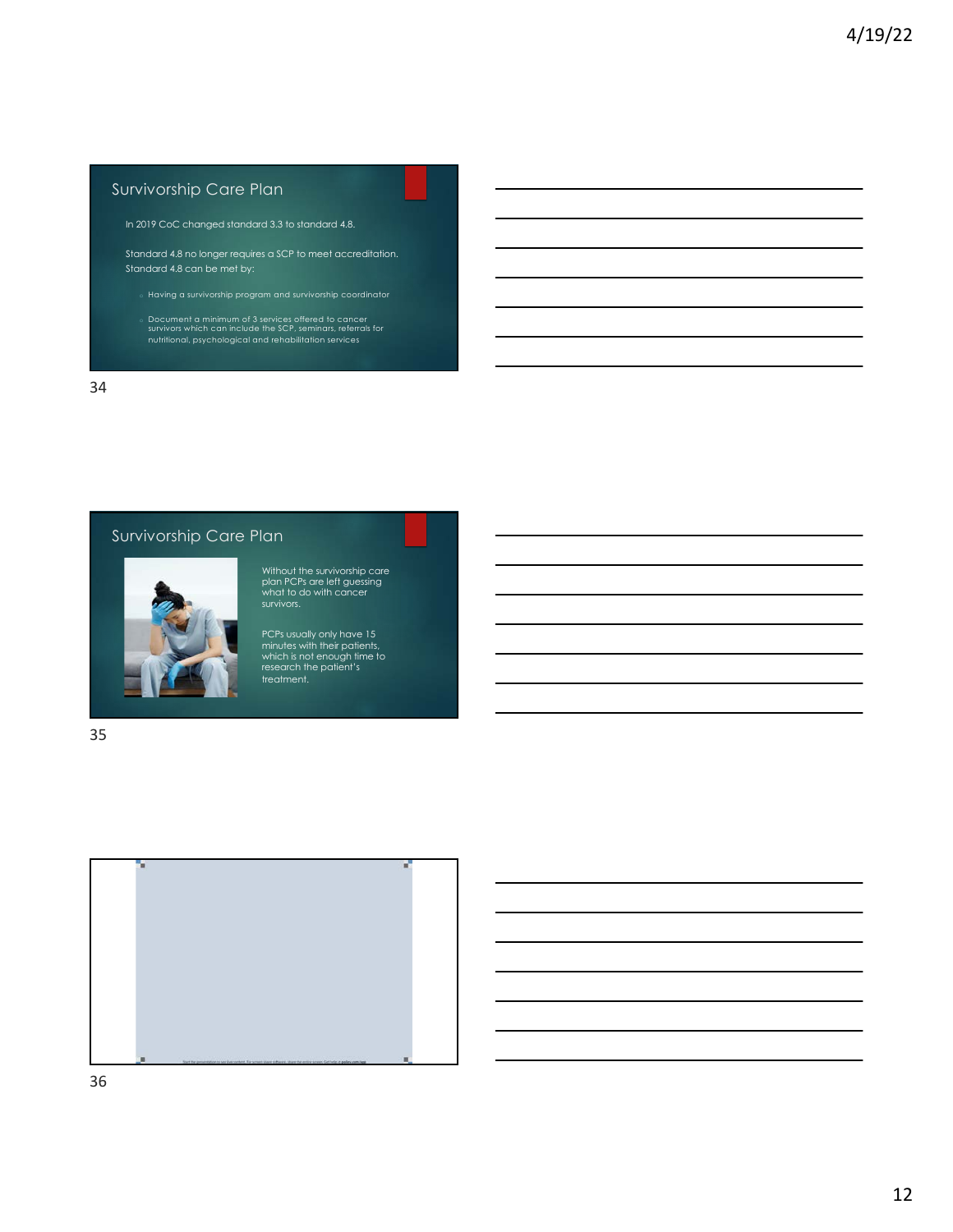# What are PCPs Supposed to do?

SCP are time consuming and hard to track for reporting to CoC, meaning most programs will give up on SCPs.

NCCN has guidelines for survivorship care, but accessing guidelines requires an NCCN membership.

PCPs don't have memberships to NCCN, and even if they did, the guidelines are an overwhelming 291 pages.

37

# Comprehensive Patient Care Management by the PCP

Cancer survivors have a higher rate of comorbidities compared to the general population.

Cancer patients need regular scheduled follow-up appointments focused on screening for recurrence and secondary cancers, prevention and assessment of late effects.

Chan, R. & Nekhlyudov, L. (September 2021). *Overview of cancer survivorship care for primary care and oncology providers.* Up to Date.

38

## Cancer Survivorship Care

- Screening and treatment for tobacco cessation
- Nutrition support and guidance
- o Screening and treatment alcohol and drug dependency

Chan, R. & Nekhlyudov, L. (September 2021). *Overview of cancer survivorship care for primary care and oncology providers.* Up to Date.

- o Physical functioning
- 
- Sexual health
- Depression screening
- Anxiety screening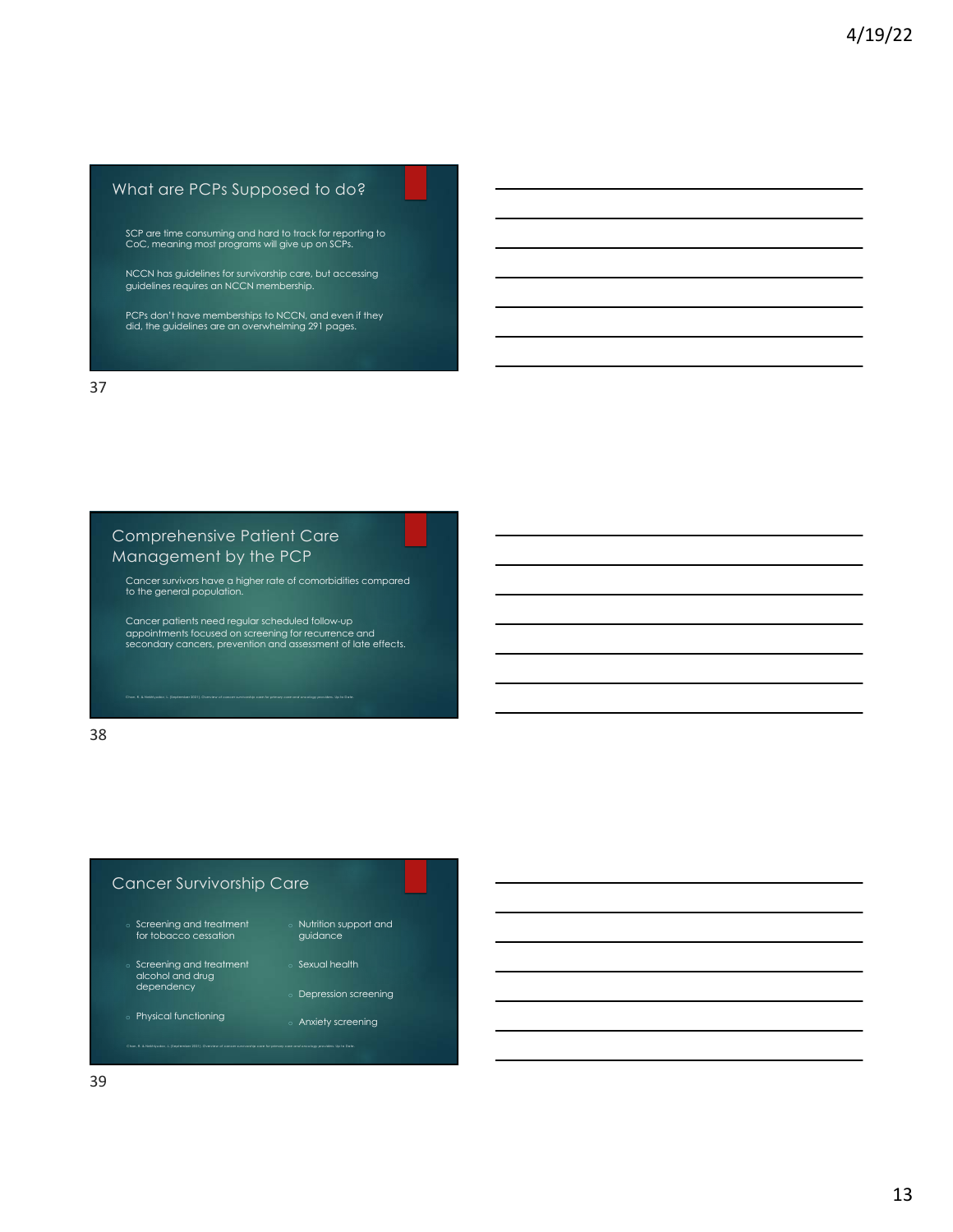## Adolescent and Young Adults

- o Body image disturbances
- o Fertility
- o Financial toxicity
- Peer relationships Work and career
- Sexuality



40

### Financial Toxicities

- Cancer survivors have significant economic burden, even years after diagnosis.
- 
- 25% of cancer survivors reported using up all or moist of their savings on treatment.
- 
- 

Chan, R. & Nekhlyudov, L. (September 2021). *Overview of cancer survivorship care for primary care and oncology providers.* Up to Date.

#### 41

# Financial Toxicities

Among those filling for bankruptcy, the highest out-of-pocket medical expenses were associated with cancer compared to other diagnoses.

One study suggests that cancer survivors < 65 years old were more likely to forego medical care due to costs.

Another study found that 12% of cancer survivors reported being denied health or life insurance coverage because of their cancer diagnosis.

Chan, R. & Nekhlyudov, L. (September 2021). *Overview of cancer survivorship care for primary care and oncology providers.* Up to Date.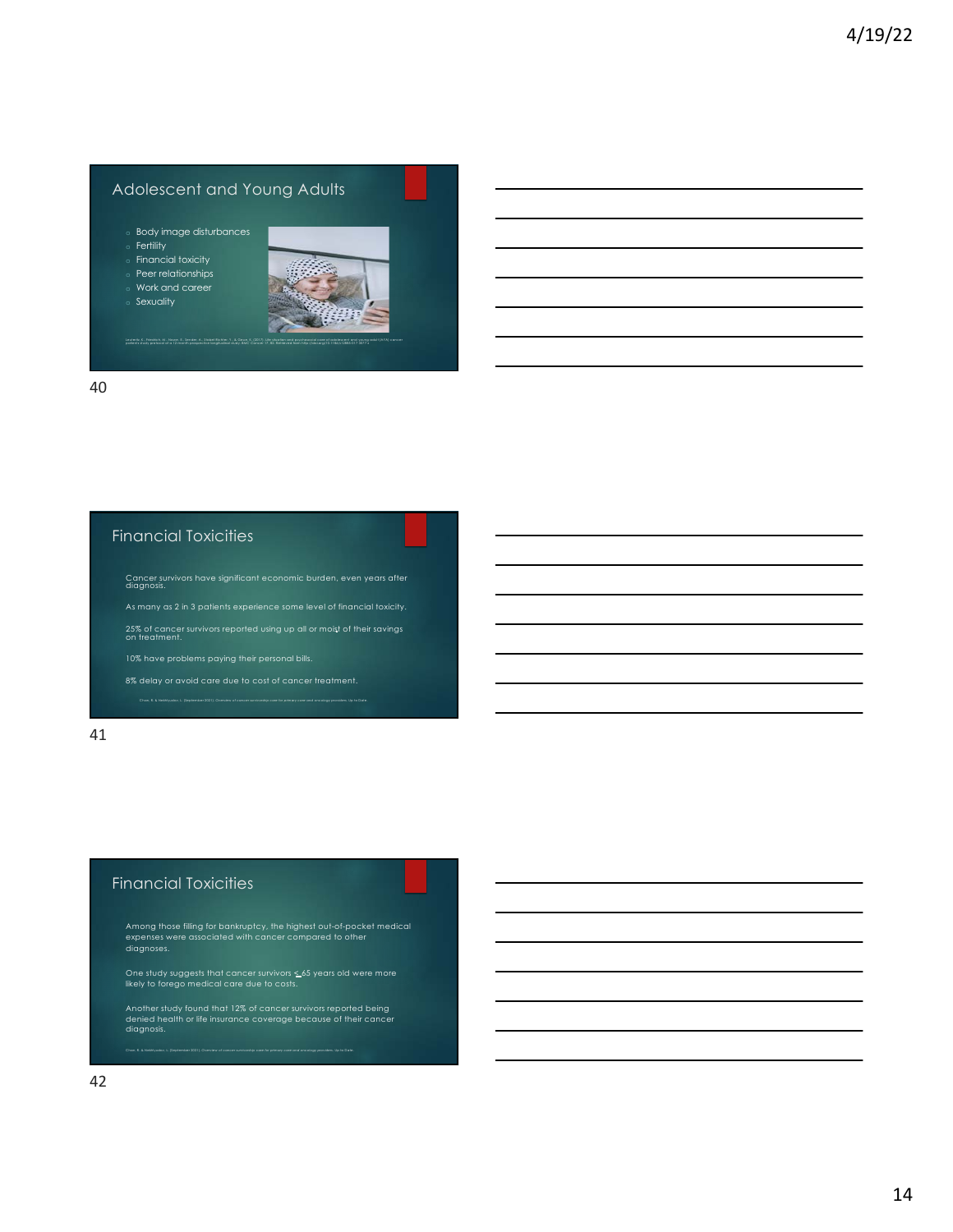



### Accessibility

When patients are told they are "cured", and they do not need to<br>keep seeing their oncologist on a regular basis they can feel<br>psychological stress. They do not want to stop seeing the oncologist<br>who they trust and lose su

Many do not have a primary care provider and have difficulty establishing with a local PCP.

Once established with a PCP, they do not know that providers comfort level with managing a cancer survivors complex care

44

## How Can Oncology Providers Help PCPs?

- o Complete a SCP and share it with the patient and PCP
- o Educate local PCPs about survivorship guidelines
- Symposia and continuing education events for PCPs

Kang J., Park, E., & Lee, J. (2019). Cancer survivorship in primary care. *Korean Journal of Family Medicine, 40(6)* 353-361

- o Reach out to local PCP offices and establish collaborative relationships
- o Establish the ability for PCPs to have eConsults with oncologists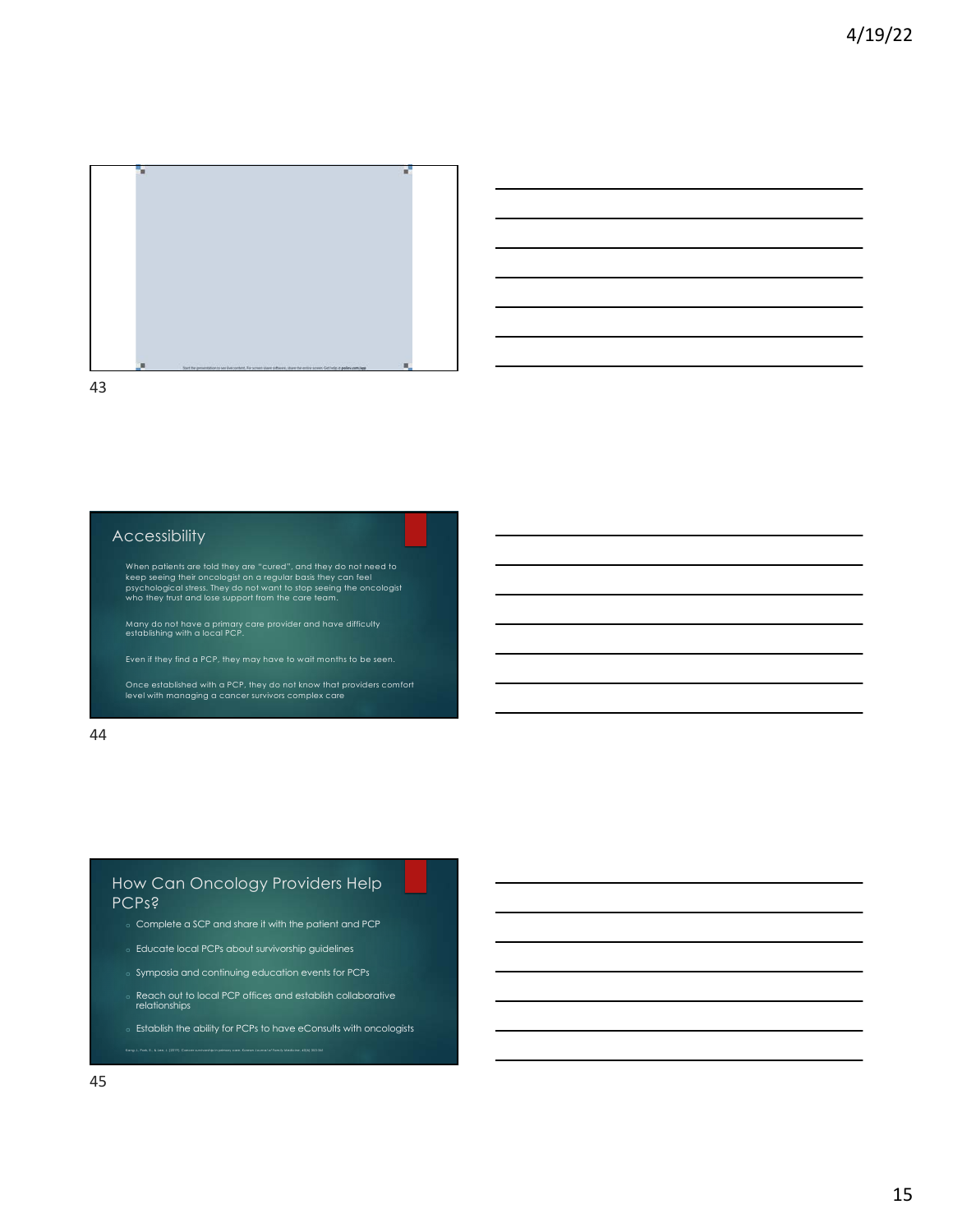

- o All patients are scheduled for 60-minute appointments each visit
- o Cancer survivors are screened for late effects using the NCCN Cancer Survivorship Guidelines

46



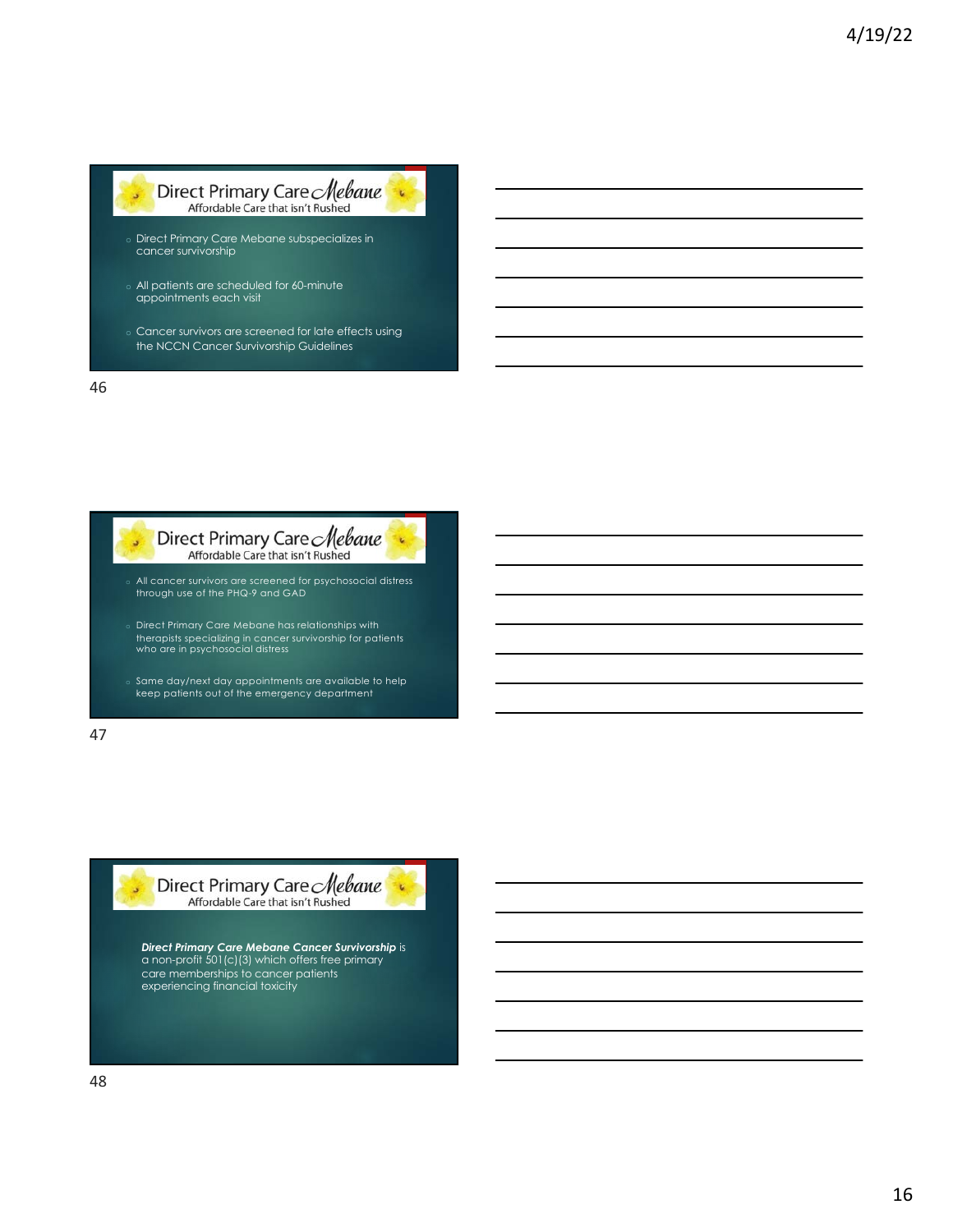

Patients and providers can schedule a meet and greet at [www.DirectPrimaryC](http://www.directprimarycaremebane.com/)areMebane.com

#### or call 919-568-0004

Helen Tackitt can be emailed at [DirectPrimaryCareMeb](mailto:DirectPrimaryCareMebane@gmail.com)ane@gmail.com

49

### References

Chan, R. & Nekhlyudov, L. (September 2021). *Overview of cancer*  survivorship care for primary care and oncology providers. Up to<br>Date. https://www.uptodate.com/contents/overview-of-cancer-<br>survivorship-care-for-primary-care-and-oncology-providers

Crabtree, B., Miller, W., & Howard, J., et all. (May 2020). Cancer survivorship care roles for primary care physicians. The Annals of Family Medicine, May/June 2020, 18 (3) 202-209; DOI: https://doi.org/10.1370/afm.2498

The Asco Post, (June 24, 2019). *Study finds primary care providers are engaged in cancer survivorship care but report barriers to optimal care delivery*. HSP News Service, LLC.

50

### References

Kang J., Park, E., & Lee, J. (2019). Cancer survivorship in primary care. *Korean Journal of Family Medicine, 40(6)* 353-361

Leuteritz, K., Friedrich, M., Nowe, E., Sender, A., Stobel-Richter, Y., 28 Geue, K. (2017). Life situation and psychosocial care of<br>8. Geue, K. (2017). Life situation and psychosocial care of<br>addescent and young adult (AYA

Blaes, A., Adamson, P., Foxhall, L., & Bhatia, S. (2020). Survivorship Care Plans and the Commission on Cancer Standards: The increasing need for better strategies to improve the outcome for survivors of cancer. *JCO Oncology Practice 16 (8)* 447-450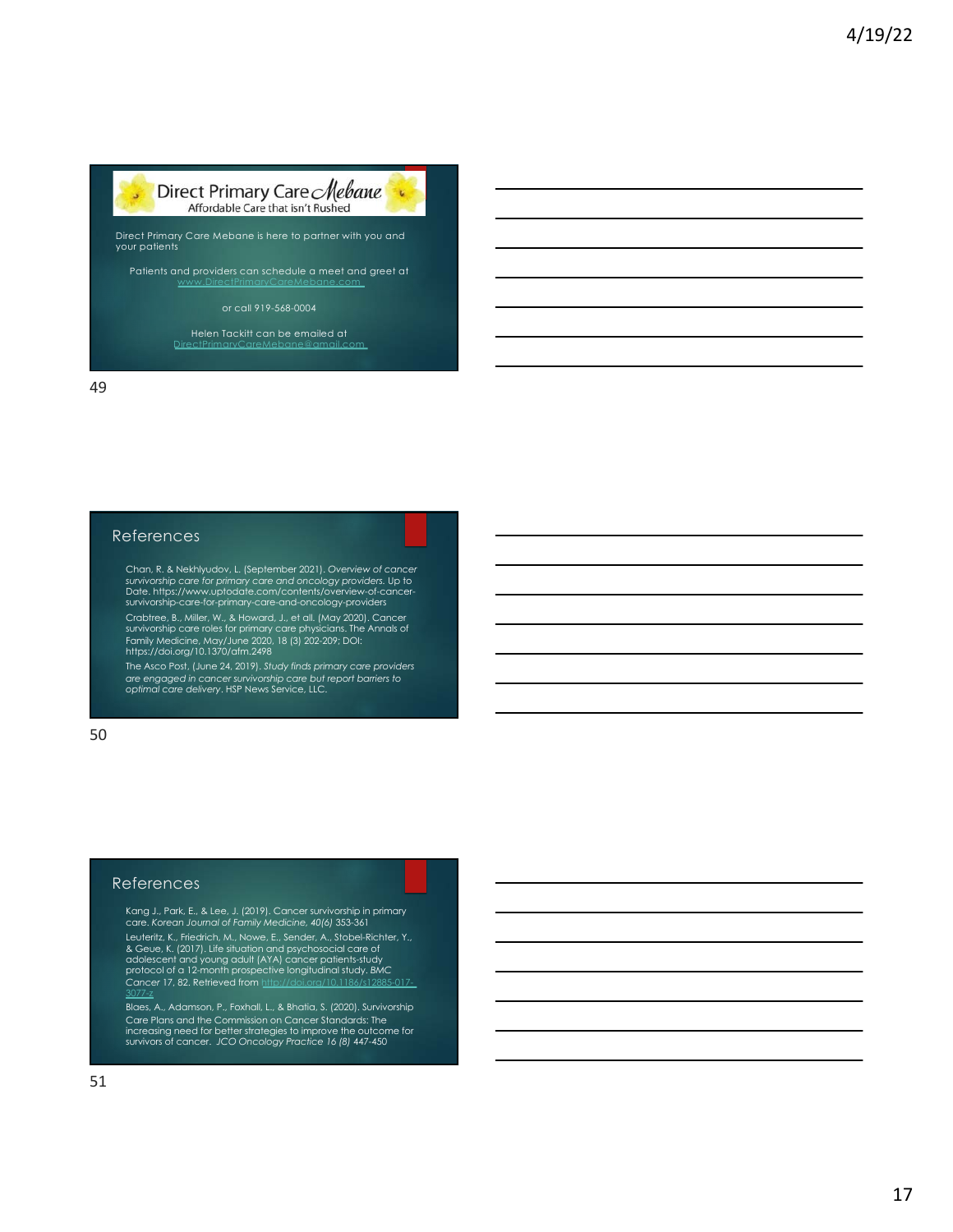# References

Nekhlyudov, L., O'Mlally, D. & Hudson, S. (2017). Integrating primary care providers in the care of cancer in evidence and future opportunities. *Lancet Oncology 18 (1)* e30-e38

52